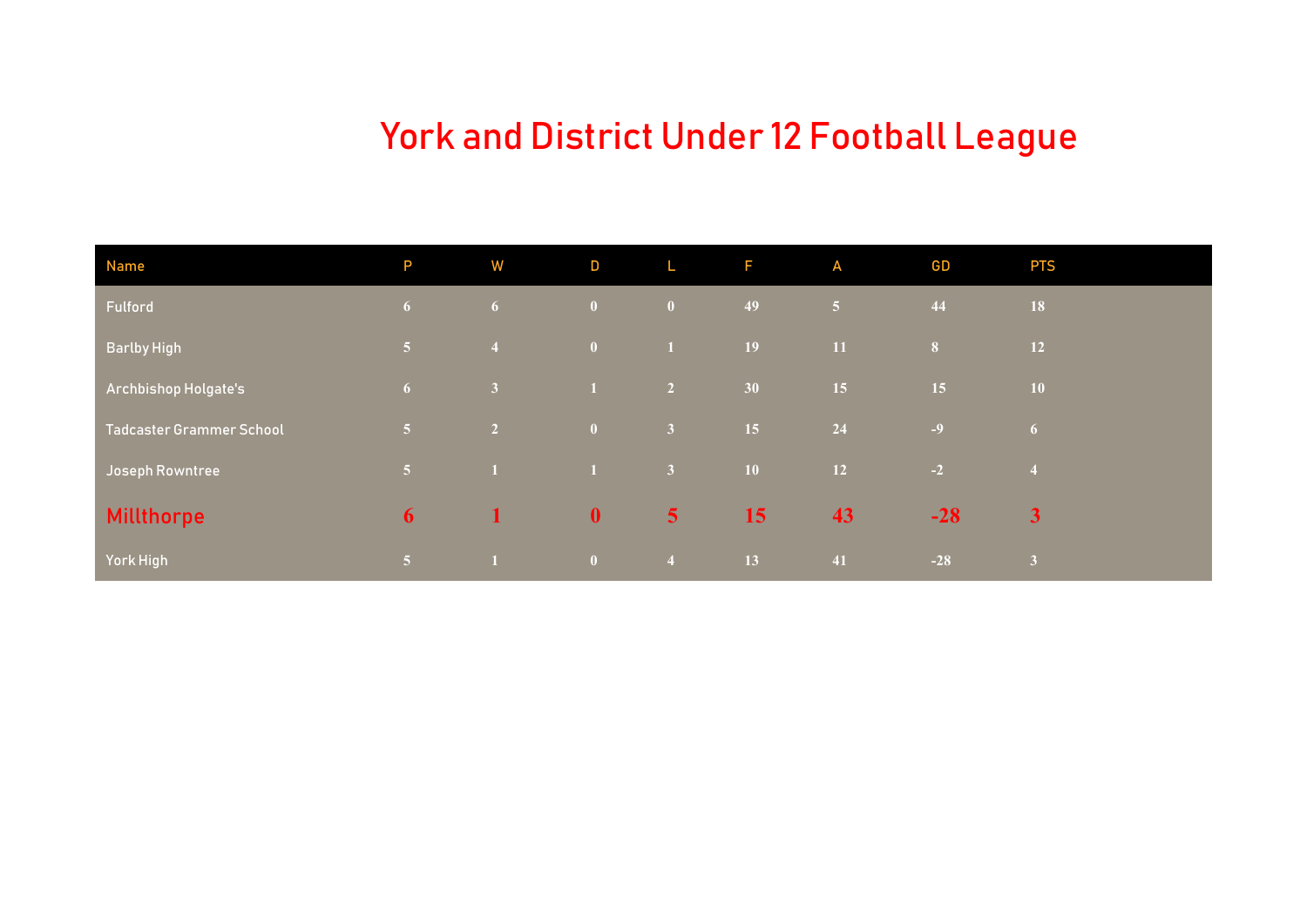# York and District Under 13 Football League

| <b>Name</b>                 | P              | W                       | D            | L              | F              | $\mathbf{A}$   | GD             | <b>PTS</b>               |
|-----------------------------|----------------|-------------------------|--------------|----------------|----------------|----------------|----------------|--------------------------|
| <b>Selby High School</b>    | 6 <sup>1</sup> | 6 <sup>1</sup>          | $\mathbf{0}$ | $\bullet$      | 27             | $\overline{2}$ | 25             | 18                       |
| <b>Huntington Secondary</b> | $\sqrt{5/2}$   | $\vert 3 \vert$         | $\mathbf{0}$ | $\overline{2}$ | 15             | 6 <sup>1</sup> | 9 <sup>°</sup> | $\overline{9}$           |
| <b>Archbishop Holgate's</b> | 6 <sup>1</sup> | $\sqrt{3}$              | $\mathbf{0}$ | 3 <sup>°</sup> | 16             | $-11$          | 5 <sup>1</sup> | $\overline{\phantom{a}}$ |
| <b>Millthorpe</b>           | 6              | 3 <sub>l</sub>          | $\mathbf{0}$ | 3 <sup>1</sup> | 17             | 14             | 3 <sup>1</sup> | $\overline{9}$           |
| <b>Sherburn High School</b> | $\sqrt{5}$     | 3 <sup>1</sup>          | $\mathbf{0}$ | $\overline{2}$ | $11$           | 17             | $-6$           | $\overline{9}$           |
| <b>York High</b>            | $\overline{4}$ | $\blacksquare$          | $\mathbf{0}$ | 3 <sup>°</sup> | 7 <sup>7</sup> | 17             | $-10$          | $\overline{\mathbf{3}}$  |
| <b>Bootham</b>              | 6              | $\overline{\mathbf{0}}$ | $\mathbf{0}$ | 6 <sup>1</sup> | $\blacksquare$ | 27             | $-26$          | $\overline{\mathbf{0}}$  |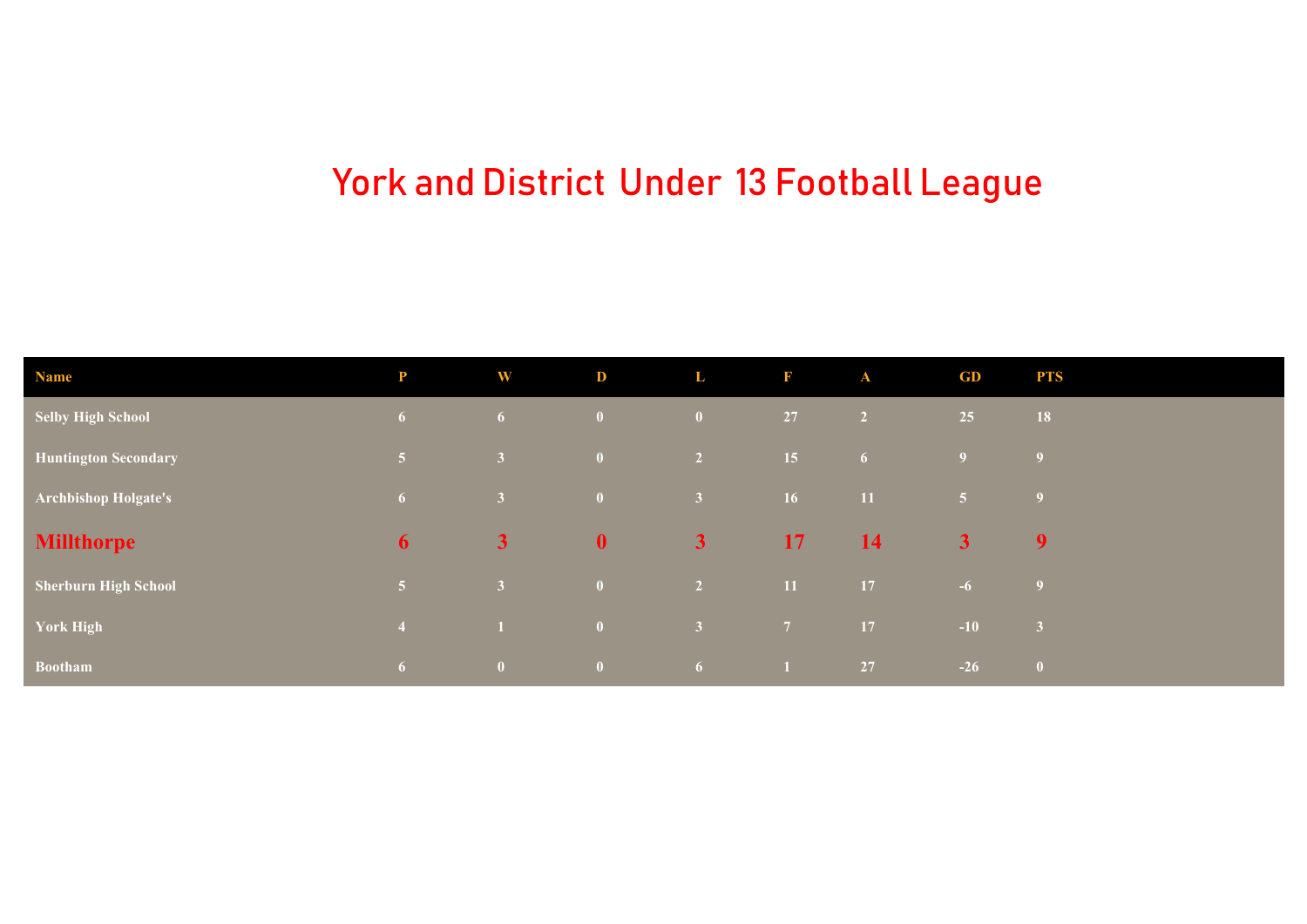## York and District Under 14 Football League

| <b>Name</b>                 | P              | W                       | D                       | L              | F              | $\mathbf{A}$   | GD             | <b>PTS</b>     |
|-----------------------------|----------------|-------------------------|-------------------------|----------------|----------------|----------------|----------------|----------------|
| <b>Manor School</b>         | 6 <sup>1</sup> | 6 <sup>1</sup>          | $\mathbf{0}$            | $\mathbf{0}$   | 42             | 8 <sup>1</sup> | 34             | 18             |
| <b>Millthorpe</b>           | 6              | $\overline{\mathbf{4}}$ | $\mathbf{0}$            | $\overline{2}$ | <b>21</b>      | <b>12</b>      | 9              | <b>12</b>      |
| <b>Vale of York</b>         | 6              | 3 <sup>1</sup>          | $\vert 1 \vert$         | 2 <sup>7</sup> | 22             | <b>20</b>      | $\overline{2}$ | ${\bf 10}$     |
| <b>Sherburn High School</b> | $\overline{4}$ | $\overline{2}$          | $\mathbf{0}$            | $\overline{2}$ | 16             | 11             | 5 <sup>1</sup> | 6 <sup>1</sup> |
| <b>York High</b>            | 5 <sup>1</sup> | $\overline{2}$          | $\overline{\mathbf{0}}$ | $\sqrt{3}$     | 15             | 16             | $-1$           | $\sqrt{6}$     |
| <b>Barlby High</b>          | $\overline{5}$ | $\overline{\mathbf{0}}$ | $\blacksquare$          | $\overline{4}$ | 6 <sup>1</sup> | 28             | $-22$          |                |
| <b>Bootham</b>              | $\overline{4}$ | $\overline{\mathbf{0}}$ | $\overline{\mathbf{0}}$ | $\overline{4}$ | 3 <sup>1</sup> | 30             | $-27$          | $\mathbf{0}$   |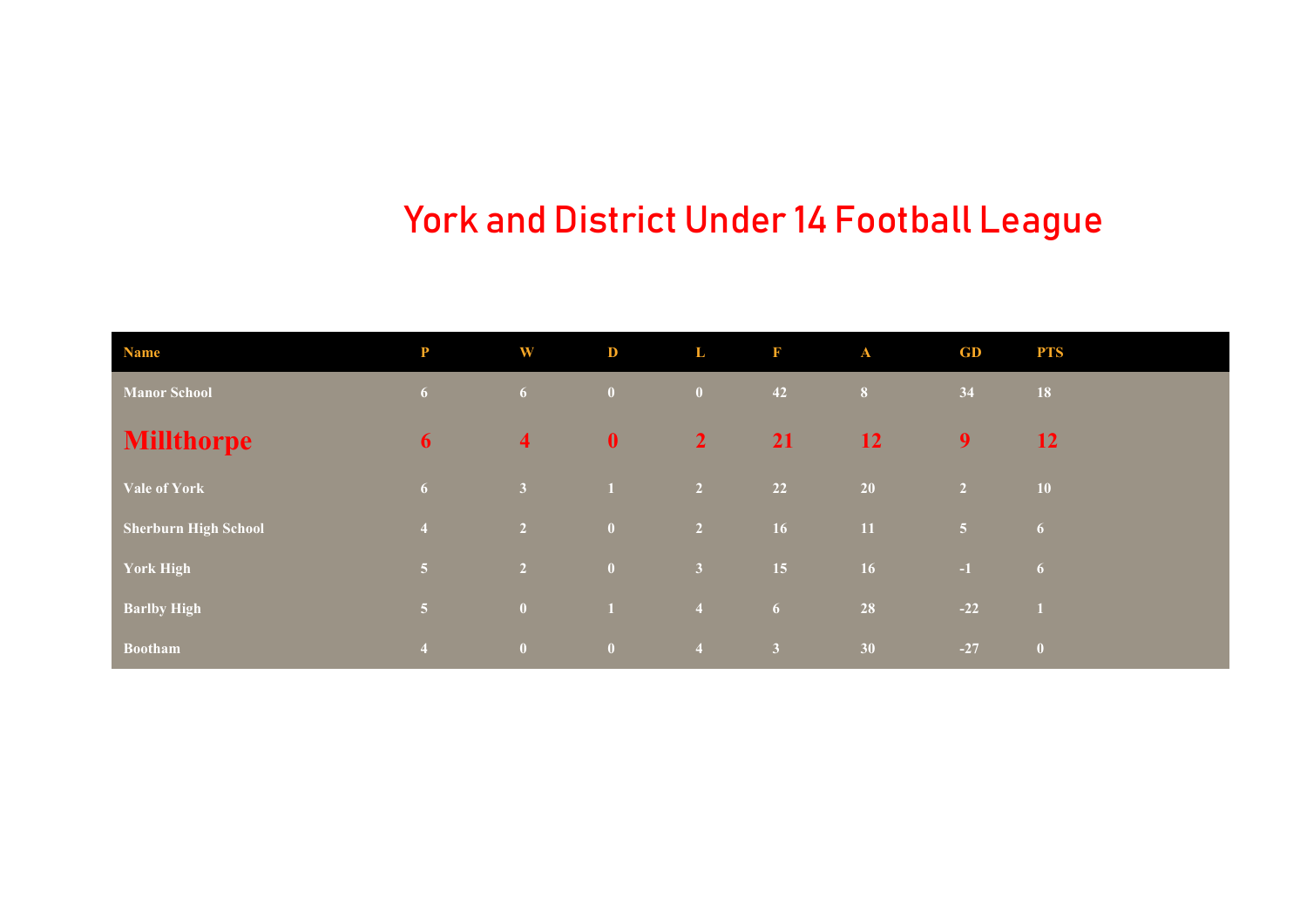### York and District Under 15 Football League

| <b>Name</b>                 | P              | <b>W</b>                | D            | L              | $\mathbf{F}$   | $\mathbf{A}$ | GD                      | <b>PTS</b>              |
|-----------------------------|----------------|-------------------------|--------------|----------------|----------------|--------------|-------------------------|-------------------------|
| <b>Huntington Secondary</b> | 5 <sup>1</sup> | 5 <sup>1</sup>          | $\bullet$    | $\mathbf{0}$   | 25             | 9            | 16 <sup>°</sup>         | 15                      |
| <b>All Saints</b>           | 5 <sup>1</sup> | $\overline{4}$          | $\bullet$    | T              | <b>16</b>      | $\sqrt{5}$   | 11                      | 12                      |
| <b>Millthorpe</b>           | 5 <sup>1</sup> | $\overline{2}$          | $\mathbf{1}$ | $\overline{2}$ | <b>19</b>      | 15           | $\overline{\mathbf{4}}$ | $\sqrt{7}$              |
| <b>Sherburn High School</b> | 5 <sup>1</sup> | $\overline{2}$          | 1            | $\overline{2}$ | <b>14</b>      | 14           | /0/                     | $\overline{7}$          |
| <b>Bootham</b>              | $\overline{4}$ | $\bullet$               | $\bullet$    | $\overline{4}$ | 6 <sup>1</sup> | 18           | $-12$                   | $\overline{\mathbf{0}}$ |
| <b>Vale of York</b>         | $\overline{4}$ | $\overline{\mathbf{0}}$ | $\mathbf{0}$ | $\sqrt{4}$     | 6 <sup>1</sup> | 25           | $-19$                   | $\overline{0}$          |